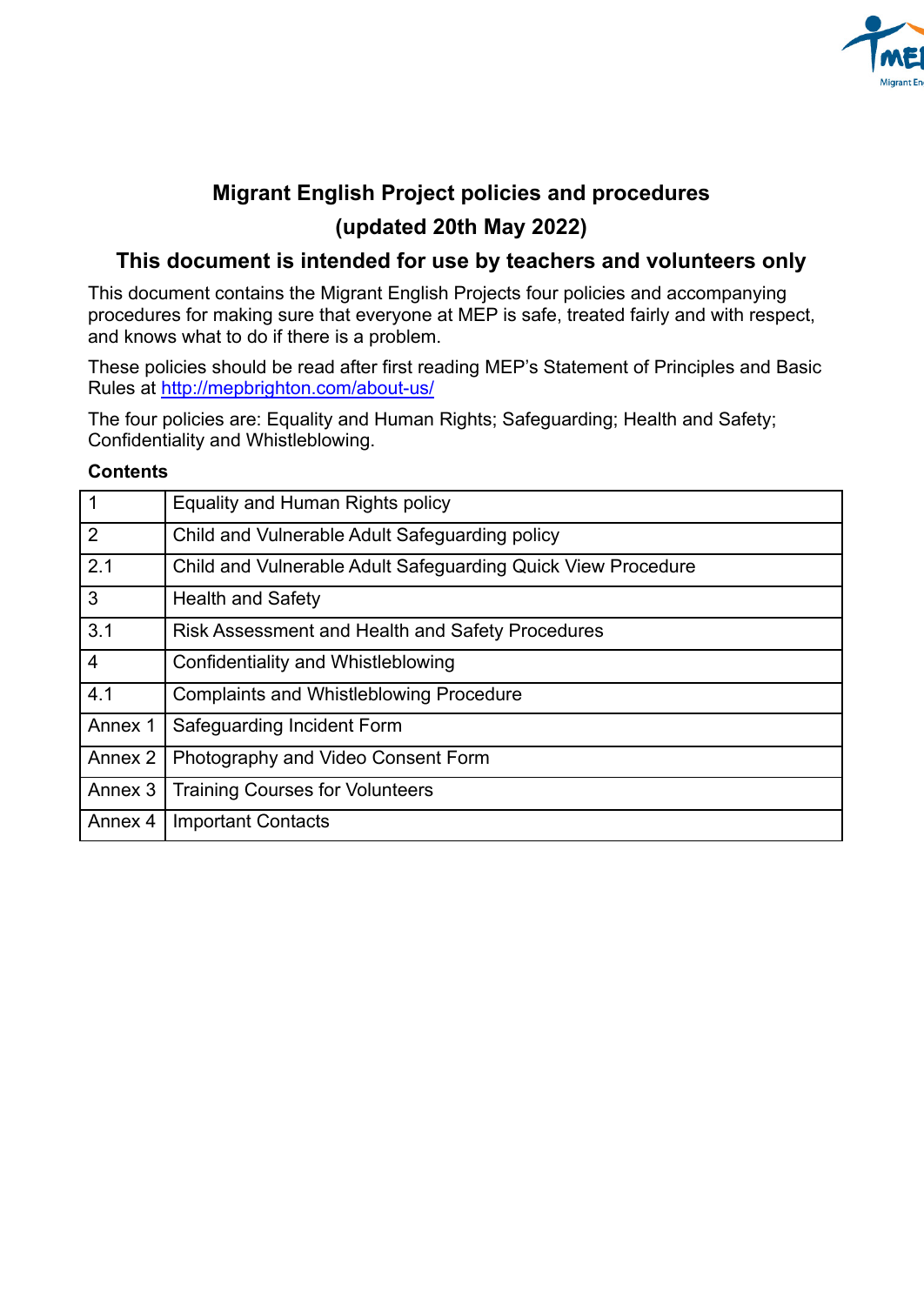## **1. Equality and Human Rights policy**

| Policy title:                  | <b>Equality and Human Rights</b>                               |
|--------------------------------|----------------------------------------------------------------|
| Policy date:                   | 13 December 2021                                               |
| Review due:                    | Every 12 months by MEP at general meeting                      |
| Who this policy<br>applies to: | All members (volunteers and service users) and visitors to MEP |

## **Introduction**

The aim of this policy is to ensure equal and fair treatment for all volunteers and people using our services and not to discriminate on grounds of race, colour, nationality, ethnicity, religion or belief, sex, gender assignment, marriage and civil partnership, pregnancy and maternity, responsibilities for dependants, sexual orientation, age, social class, criminal history, disability, HIV status, or age.

This policy is also important because the people who come to MEP may have escaped from violent situations and experienced hardship or trauma. They may be reluctant to go to officials, including the police, when they have a problem. So we need to make sure that MEP is a place where people are safe and are treated with respect, and where we all know what to do and who can help us if there is a problem.

| Statement of general policy |                                                                                                                                                                                                                                                    |    | <b>Action / Arrangements</b>                                                                                                                                                                                                                                                                                                                                                                                                                                                                                                            |
|-----------------------------|----------------------------------------------------------------------------------------------------------------------------------------------------------------------------------------------------------------------------------------------------|----|-----------------------------------------------------------------------------------------------------------------------------------------------------------------------------------------------------------------------------------------------------------------------------------------------------------------------------------------------------------------------------------------------------------------------------------------------------------------------------------------------------------------------------------------|
|                             | 1. MEP aims to provide a<br>safe and welcoming                                                                                                                                                                                                     |    | 1. All volunteers will complete an application form and<br>provide details of two referees.                                                                                                                                                                                                                                                                                                                                                                                                                                             |
|                             | environment for all<br>members (volunteers<br>and service users)                                                                                                                                                                                   |    | 2. At least one reference will be taken up before a new<br>volunteer is invited to join MEP                                                                                                                                                                                                                                                                                                                                                                                                                                             |
|                             | through safe recruitment<br>practices                                                                                                                                                                                                              |    | 3. All new volunteers will attend an induction session that<br>will include briefing them about confidentiality, protection<br>issues and MEP's Statement of Principles                                                                                                                                                                                                                                                                                                                                                                 |
| 2.                          | Volunteers are selected<br>on the basis of their<br>experience, personal<br>attributes, qualifications,<br>and commitment to our<br>values. We do not<br>discriminate on the basis<br>of a criminal<br>record. However, we<br>provide services for | 2. | 1. We ask applicants to disclose any unspent convictions in<br>their application form. However applicants are not asked<br>to disclose information about spent convictions. We will<br>only consider an applicant's criminal record if we feel that<br>s/he may pose a risk to our users. MEP will always<br>review the individual circumstances of the case and<br>explain any decision to the applicant.<br>Selection criteria relating to volunteer positions will not<br>discriminate by asking for inappropriate qualifications or |
|                             | vulnerable people and<br>put their interests first.                                                                                                                                                                                                |    | experience.                                                                                                                                                                                                                                                                                                                                                                                                                                                                                                                             |
| 3 <sub>1</sub>              | MEP aims to ensure our<br>services are accessible<br>to anyone who needs<br>them regardless of: race,                                                                                                                                              |    | 1. Provide training to relevant members of MEP around<br>diversity and equal opportunities.                                                                                                                                                                                                                                                                                                                                                                                                                                             |
|                             |                                                                                                                                                                                                                                                    | 2. | Consider where we are hosting our activities and<br>whether these locations are accessible to people with                                                                                                                                                                                                                                                                                                                                                                                                                               |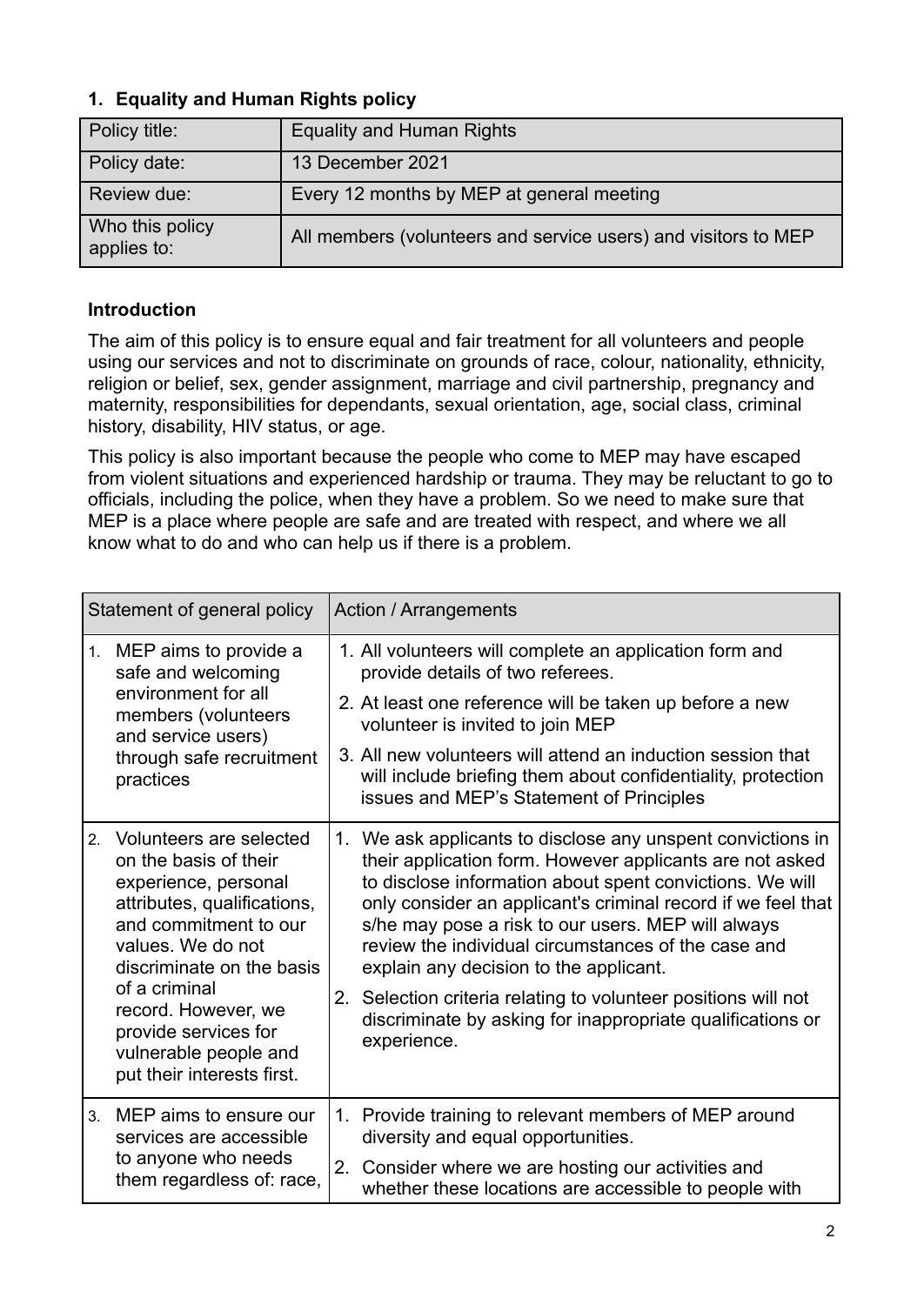| Statement of general policy                                                                          | <b>Action / Arrangements</b>                                                                                                                                                                                                                                                                                                                                                                   |
|------------------------------------------------------------------------------------------------------|------------------------------------------------------------------------------------------------------------------------------------------------------------------------------------------------------------------------------------------------------------------------------------------------------------------------------------------------------------------------------------------------|
| colour, nationality,<br>ethnicity, religion or                                                       | differing needs. When possible, we will offer lifts to<br>people with mobility issues to improve accessibility.                                                                                                                                                                                                                                                                                |
| belief, sex, gender<br>assignment, marriage<br>and civil partnership,                                | 3. When planning activities, consider their accessibility and<br>appropriateness for different groups.                                                                                                                                                                                                                                                                                         |
| pregnancy and maternity,<br>responsibilities for<br>dependants, sexual<br>orientation, age, social   | 4. Ensure that materials, communication and venue are<br>accessible to as wide a spectrum of the community as<br>possible; considering a diverse range of needs and<br>backgrounds:                                                                                                                                                                                                            |
| class, criminal history,<br>disability, HIV status, or<br>age,                                       | a) Keep written and spoken language clear and simple and<br>avoid over-complicated terms, jargon, abbreviations and<br>initials.                                                                                                                                                                                                                                                               |
|                                                                                                      | b) Distribute our information as widely as possible;<br>recognising that many people do not have access to the<br>internet, i.e. display information at community and<br>voluntary organisations and advertise through groups<br>who provide services to certain sections of the<br>community to ensure that we are reaching individuals<br>and communities that we might not reach otherwise. |
|                                                                                                      | c) When required, access interpretation and translation<br>services to ensure everyone is adequately informed of all<br>aspects of these policies and procedures.                                                                                                                                                                                                                              |
| 4. MEP will not tolerate any<br>form of discrimination,                                              | The 'Basic Rules' document outlines the behaviour<br>1.<br>expected from volunteers and service users.                                                                                                                                                                                                                                                                                         |
| harassment, bullying and<br>abuse (see definitions<br>below) from any<br>volunteers, students or     | The Whistleblowing policy and procedure provides a<br>2.<br>clear avenue for volunteers and service users to raise<br>concerns about malpractice.                                                                                                                                                                                                                                              |
| service users of MEP.                                                                                | 3. All volunteers have a personal responsibility for the<br>practical application of this policy and will be briefed<br>during their induction to ensure they are aware of the<br>avenues available to report concerns and breaches of<br>this policy.                                                                                                                                         |
| 5.<br>MEP believe that when<br>there are problems or<br>misunderstandings                            | 1. MEP encourages all members to try to resolve problems<br>and misunderstandings with other members between<br>themselves in a friendly way.                                                                                                                                                                                                                                                  |
| between members, it is<br>important to resolve<br>them quickly. MEP will<br>therefore support anyone | 2. If problems arise between people that are not resolved or<br>escalate, the Complaints and Whistleblowing procedure<br>should be followed (see below).                                                                                                                                                                                                                                       |
| who needs mediation.                                                                                 | 3. Ensure all members are informed of this policy via the<br><b>Basic Rules Document.</b>                                                                                                                                                                                                                                                                                                      |
|                                                                                                      |                                                                                                                                                                                                                                                                                                                                                                                                |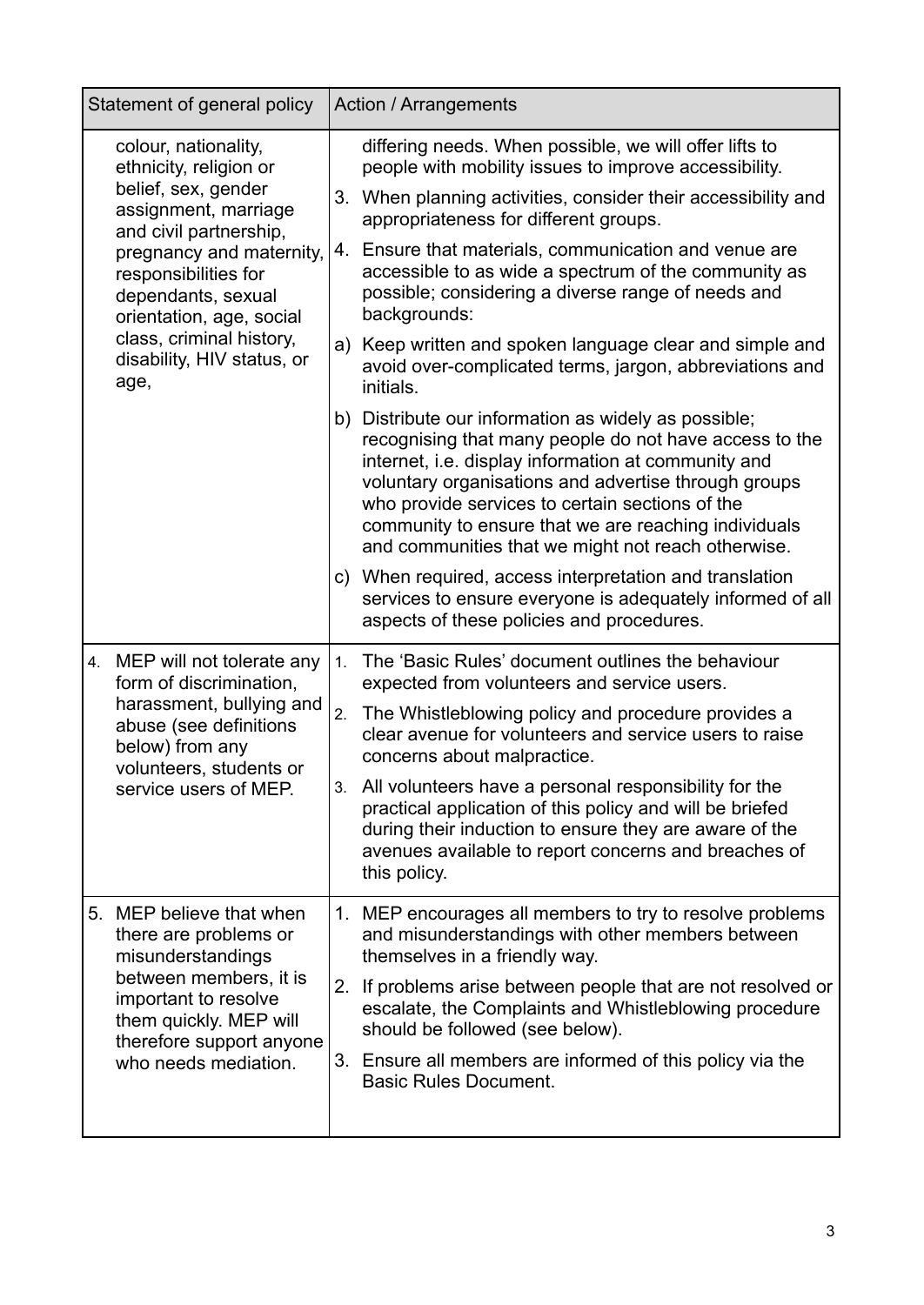#### **Definitions of Discrimination, Harassment, Bullying or Abuse:**

Discrimination occurs when a person is treated less favourably than someone else because of a particular characteristic or characteristics. For example, it is discrimination if you treat someone less favourably because they are from another country, are a woman or disabled.

Harassment may be defined as unwanted and unwelcome behaviour that causes distress to the person it is directed against. It may be repeated or persistent, or it may happen on just one occasion.

Bullying is usually repeated, aggressive behaviour that causes physical or mental harm or distress to another person.

Abuse is a violation of an individual's human and civil rights by any other person or persons, through a single act, repeated acts or an act of neglect. Abuse may be physical, verbal or psychological.

Behaviour that comes into these categories includes, but is not limited to: unwelcome sexual advances like suggestive comments and touching; display of pornographic, racist or other offensive materials; racist or sexist remarks or jokes and other offensive language; personal insults and spreading rumours; verbal and written harassment by letter; telephone or e-mail; cyber bullying – sending abusive text or images by email, twitter etc; aggressive behaviour or threats; indecent or sexual assault; any act of violence; human trafficking and forced labour.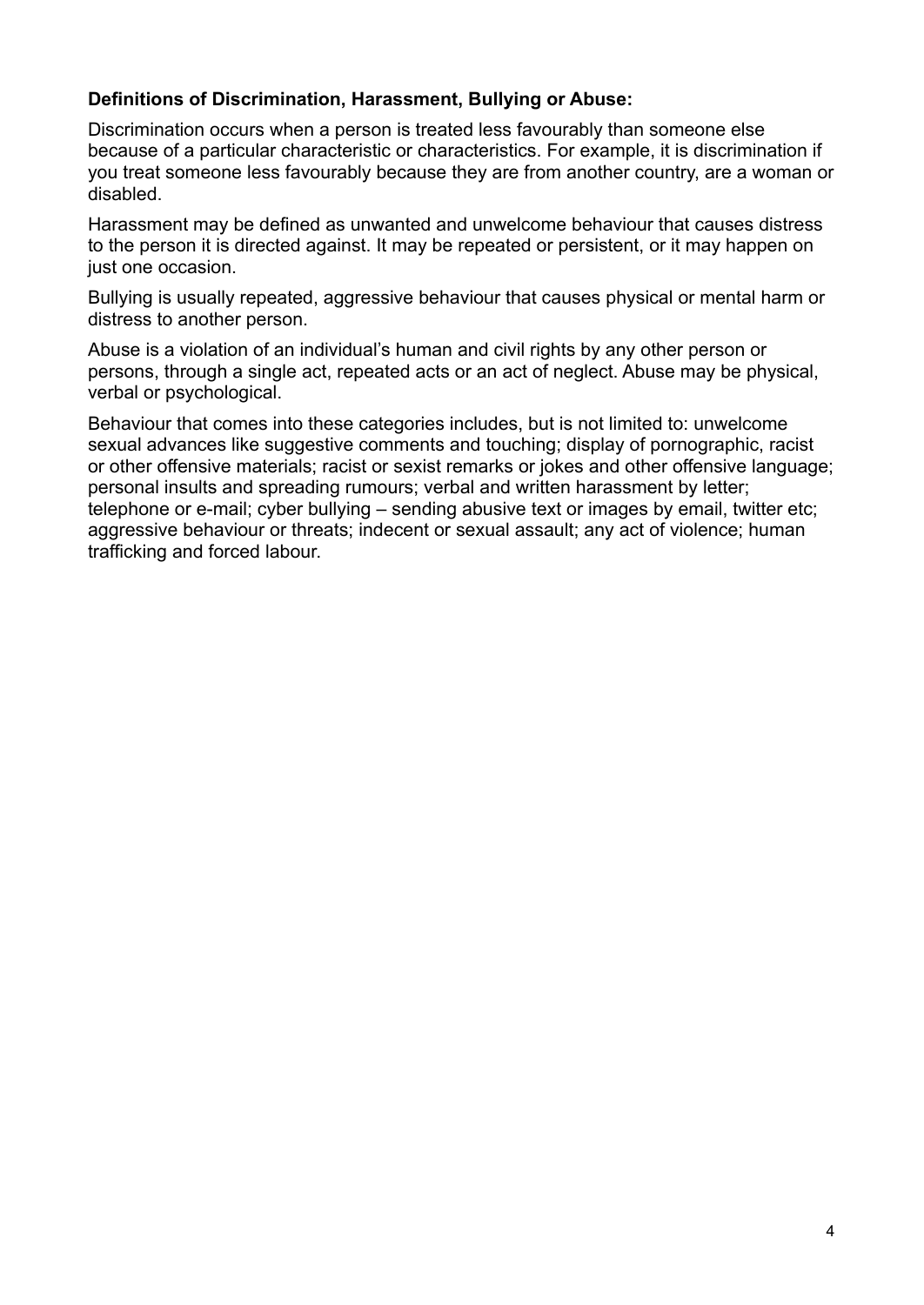# **2. Child and Vulnerable Adult Safeguarding policy**

| Policy title:                  | Child and Vulnerable Adult Safeguarding                        |
|--------------------------------|----------------------------------------------------------------|
| Policy date:                   | 13 December 2021                                               |
| Review due:                    | Every 12 months by MEP at general meeting                      |
| Who this policy<br>applies to: | All members (volunteers and service users) and visitors to MEP |

| Prevention policy                                                                                                                                                                                                         | Action                                                                                                                                                                                                                                                                                                                   |
|---------------------------------------------------------------------------------------------------------------------------------------------------------------------------------------------------------------------------|--------------------------------------------------------------------------------------------------------------------------------------------------------------------------------------------------------------------------------------------------------------------------------------------------------------------------|
| 1) Ensure that safe recruitment<br>procedures are in place and<br>that all volunteers are suitable                                                                                                                        | 1. All volunteers will complete an application form<br>and at least one reference will be taken up before<br>a new volunteer is invited to join MEP.                                                                                                                                                                     |
| for their position.                                                                                                                                                                                                       | 2. All volunteers are asked for DBS (Disclosure and<br>Barring Service) certificates and MEP arranges<br>DBS checks for volunteers who do not already<br>have one.                                                                                                                                                       |
| Ensure all volunteers fully<br>2)<br>understand and follow MEP's<br>ethos and working practices,<br>and their responsibility to<br>ensure that all children and<br>vulnerable adults coming to<br>MEP are safe from harm. | 1. All new volunteers will attend a thorough induction<br>including a briefing on all MEP policies and<br>procedures, our statement of principles and what<br>we expect of volunteers as well as what we can<br>offer them (explained in the 'Information for<br>volunteers' document' available on the MEP<br>website). |
|                                                                                                                                                                                                                           | 2. Before starting at MEP, volunteers will be asked<br>to sign a declaration form confirming that they<br>have read all four MEP policies as well as the<br>'Information for volunteers document' and agree to<br>comply with the requirements in these<br>documents.                                                    |
|                                                                                                                                                                                                                           | 3. The 'Information for volunteers' document will be<br>reviewed on a yearly basis (or sooner if required).                                                                                                                                                                                                              |
|                                                                                                                                                                                                                           | 4. A log will be kept of all those who have signed<br>their policies and a record of when these should<br>be reviewed (once a year).                                                                                                                                                                                     |
|                                                                                                                                                                                                                           | The 'Information for volunteers' document and all<br>5.<br>four policies will be published on MEP's website<br>and made available at MEP's welcome desk.                                                                                                                                                                 |
| 3) Ensure activities are<br>conducted in a safe and<br>secure manner for all children<br>and adults.                                                                                                                      | 1. All MEP members must read the Health and<br>Safety, Equality and Human Rights and<br>Confidentiality and Whistleblowing Policies and<br>ensure they report potential risks to safety to the<br><b>Protection Focal Point.</b>                                                                                         |
| Ensure that the privacy of all<br>4)<br>those who come to MEP is<br>respected. Photos will not be                                                                                                                         | 1. MEP will not take photographs of students or their<br>children without prior completion of a consent<br>form.                                                                                                                                                                                                         |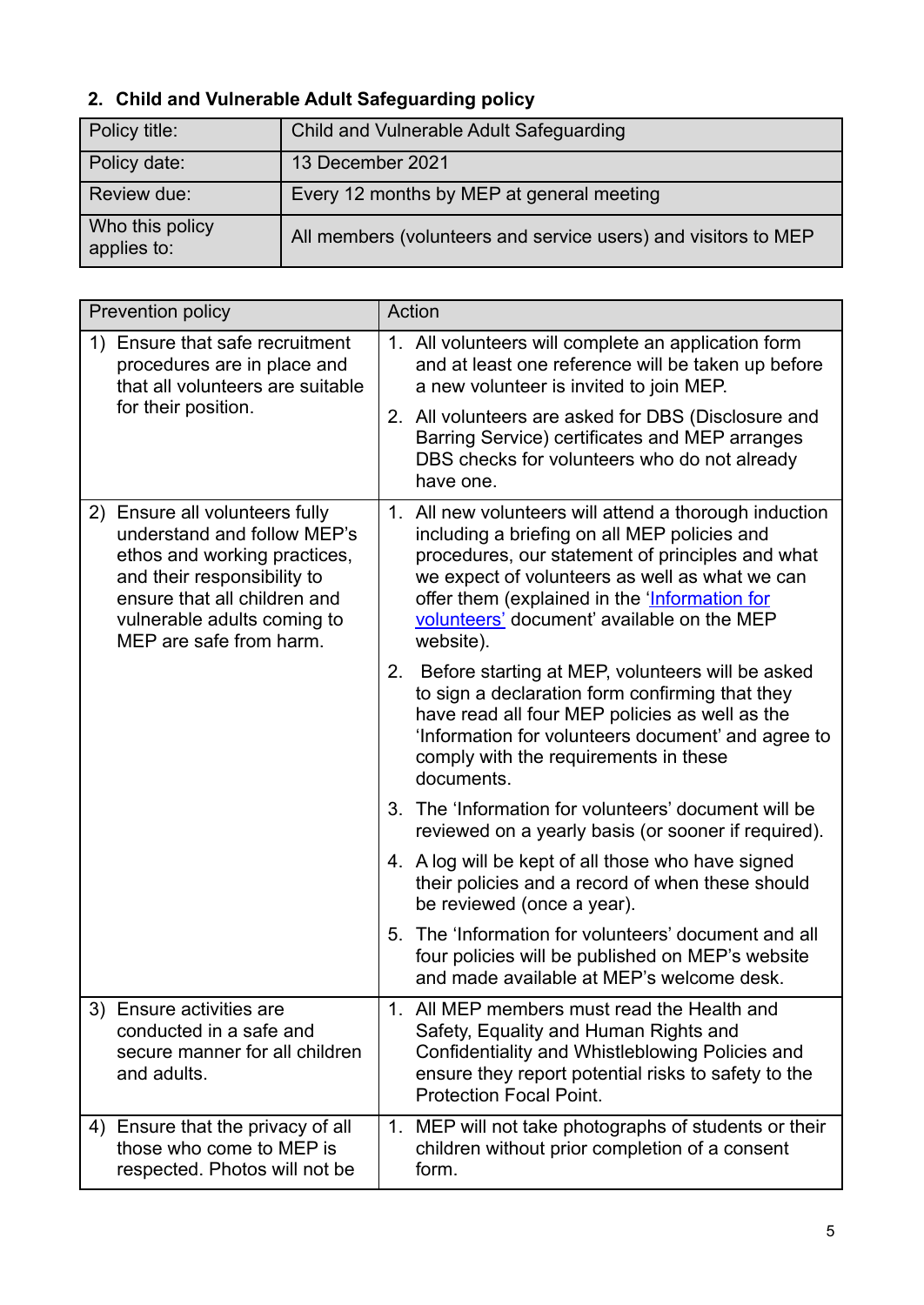| taken of adults or children<br>without written consent.                                                     | 2. A log will be kept with this information.                                                                                                                                             |
|-------------------------------------------------------------------------------------------------------------|------------------------------------------------------------------------------------------------------------------------------------------------------------------------------------------|
| 5) MEP is an adult-focused<br>organisation and not a service<br>for children. All children (under           | 1. Ensure everyone coming to MEP is informed of<br>the responsibilities of parents and legal guardians<br>for supervising their children.                                                |
| 18s) attending MEP must be<br>accompanied, and supervised<br>at all times by a parent or<br>legal guardian. | Display signs reminding everyone that children are<br>the responsibility of their parent or legal guardian<br>and cannot leave the room without them (including<br>trips to the toilet). |
|                                                                                                             | 3. Refer anyone under the age of 18 wishing to study<br>English to the appropriate services for children<br>(See Useful contacts on MEP website).                                        |

| Intervention policy                                                                                                                                                                                                                                                                                | Action                                                                                       |
|----------------------------------------------------------------------------------------------------------------------------------------------------------------------------------------------------------------------------------------------------------------------------------------------------|----------------------------------------------------------------------------------------------|
| 1) MEP will prioritise the<br>safeguarding of children and<br>cooperate with social services<br>when necessary. All<br>information about members<br>and their children at MEP will<br>be protected by a<br>confidentiality procedure and<br>will only be shared in line with<br>strict guidelines. | Refer to Confidentiality and Whistleblowing Policy<br>and see Safeguarding guidelines below. |

| Response policy                                                                                                                                         | Action                                                                                                                                                                                |
|---------------------------------------------------------------------------------------------------------------------------------------------------------|---------------------------------------------------------------------------------------------------------------------------------------------------------------------------------------|
| MEP will ensure that there is<br>1)<br>a clear pathway for<br>volunteers to report, record                                                              | 4. Procedures for managing protection concerns are<br>developed and reviewed on a yearly basis (or<br>sooner if required).                                                            |
| and monitor concerns.<br>2) Any concern or allegation of                                                                                                | Procedures are communicated to all volunteers<br>5.<br>through induction and displayed at the welcome<br>desk and on the website.                                                     |
| abuse or exploitation will be<br>referred in line with this<br>policy.                                                                                  | A volunteer who regularly attends MEP will be<br>6.<br>identified as Protection Focal Point. Their names<br>should be clearly displayed and updated on the<br>safeguarding procedure. |
| 3) All volunteers at MEP have a<br>responsibility to ensure they<br>are able to recognise<br>safeguarding concerns and<br>deal with them appropriately. | 1. All volunteers will read and confirm in writing that<br>they will comply with MEP policies.                                                                                        |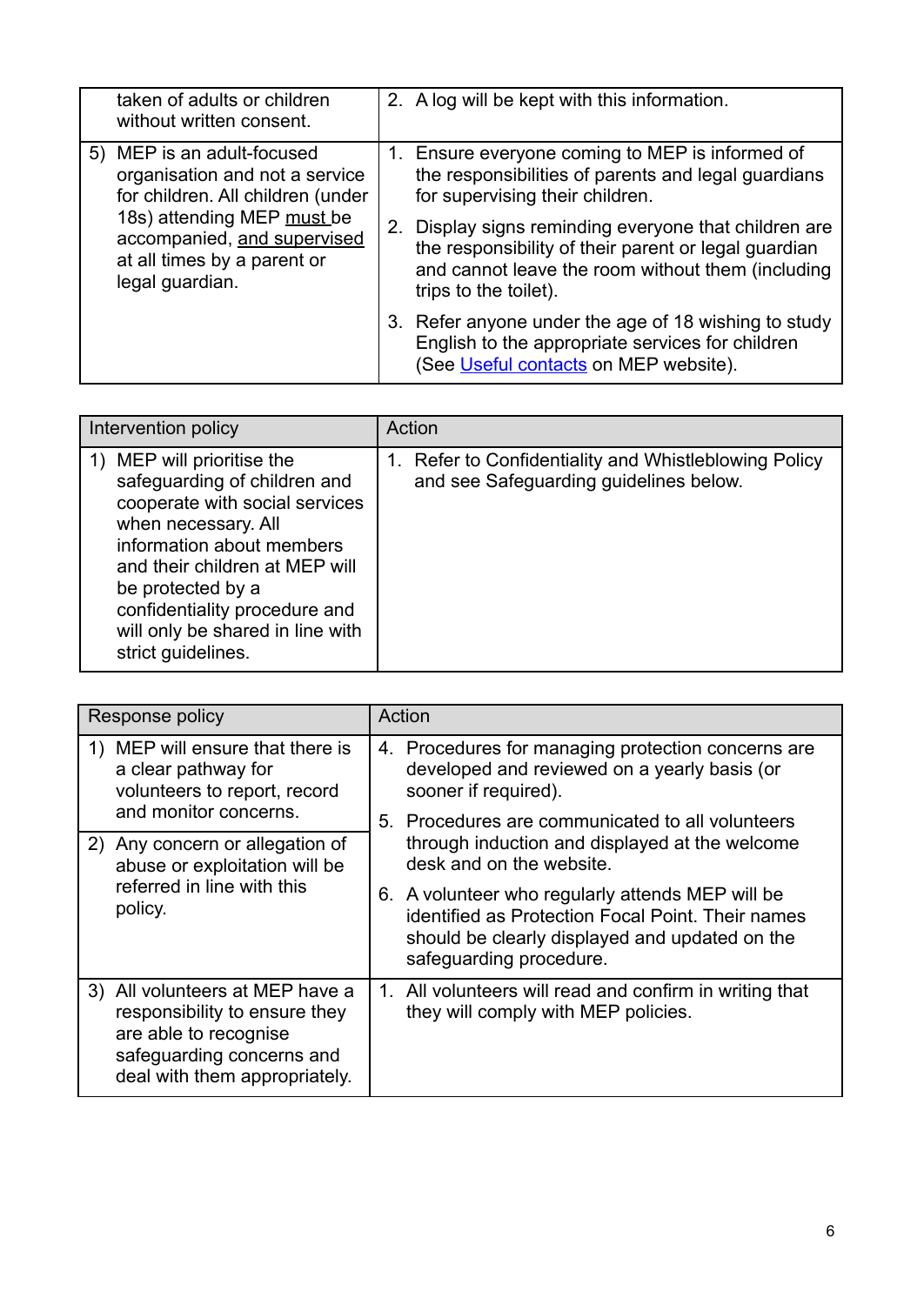## **2.1 Child and Vulnerable Adult Safeguarding Quick View Procedure**

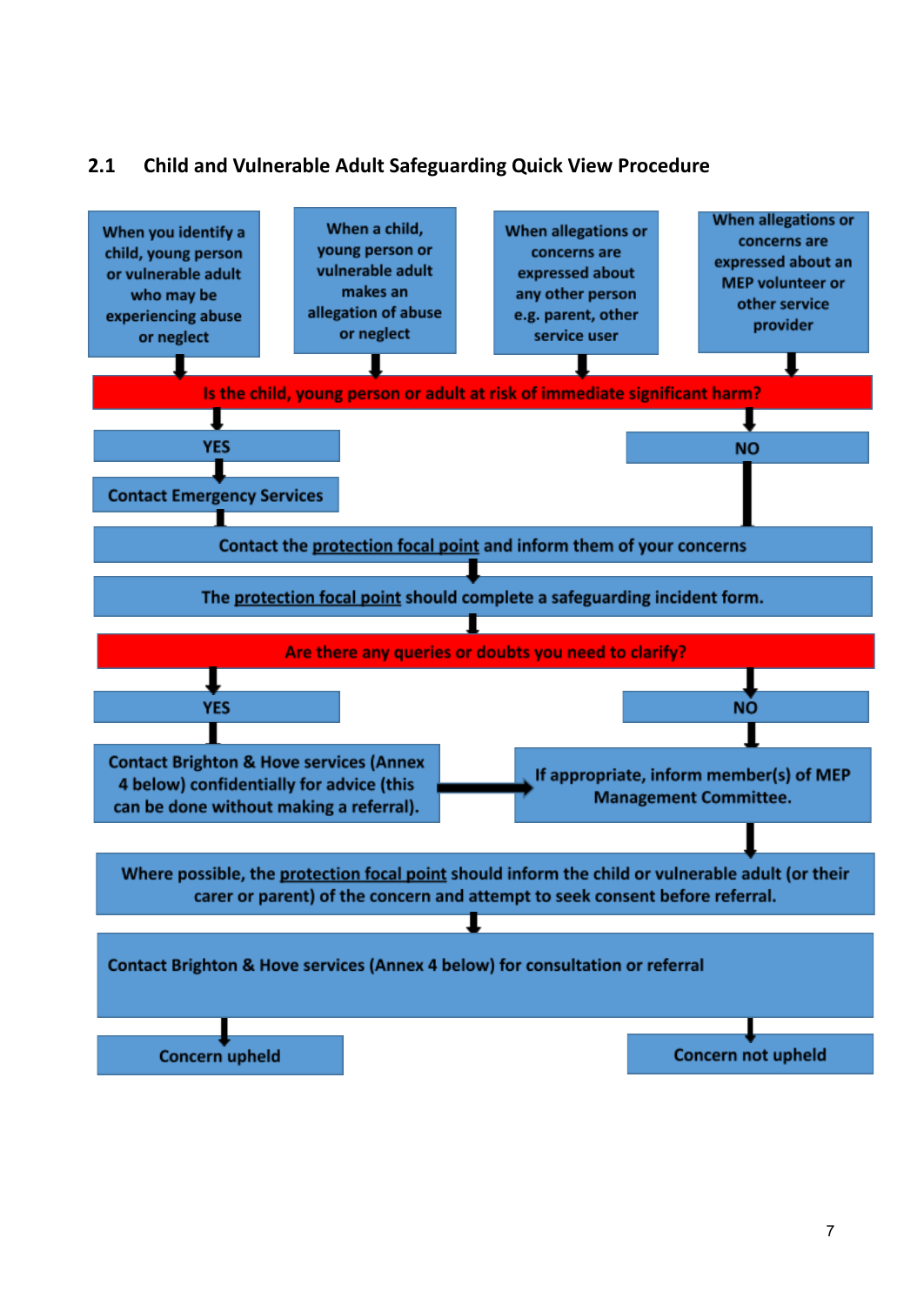## **3. Health and Safety**

| Policy title:                  | <b>Health and Safety</b>                                       |
|--------------------------------|----------------------------------------------------------------|
| Policy date:                   | 13 December 2021                                               |
| Review due:                    | Every 12 months by MEP at general meeting                      |
| Who this policy<br>applies to: | All members (volunteers and service users) and visitors to MEP |

| Statement of general policy                                                                                                                                                                                                                                           | <b>Action / Arrangements</b>                                                                                                                                                                                                                                                                                                                                                                                                                                                        |
|-----------------------------------------------------------------------------------------------------------------------------------------------------------------------------------------------------------------------------------------------------------------------|-------------------------------------------------------------------------------------------------------------------------------------------------------------------------------------------------------------------------------------------------------------------------------------------------------------------------------------------------------------------------------------------------------------------------------------------------------------------------------------|
| 1) To prevent accidents and<br>cases of work-related ill<br>health and provide<br>adequate control of health<br>and safety risks arising<br>from work activities                                                                                                      | • All volunteers will be fully briefed on Health and Safety<br>procedures as part of their induction. This will be<br>compulsory before starting with MEP.<br>• Further risk assessments for outings etc., should be<br>carried out by a volunteer at MEP and recorded before<br>the outing takes place.                                                                                                                                                                            |
| 2) To provide adequate<br>training to ensure<br>volunteers are competent<br>to do their work                                                                                                                                                                          | • All volunteers will be fully briefed on Health and Safety<br>procedures as part of their induction. This will be<br>compulsory before starting with MEP.                                                                                                                                                                                                                                                                                                                          |
| 3) To implement emergency<br>procedures - including<br>evacuation in case of fire<br>or other significant<br>incident. You can find help<br>with your fire risk<br>assessment (see<br>https://www.gov.uk/workpla<br>ce-fire-safety-your-respons<br><i>ibilities</i> ) | • Emergency procedures including fire, to be clearly<br>displayed and fire exits labelled.<br>• Everyone must ensure exits and walkways to be kept<br>clear at all times.<br>• MEP Health and Safety Procedures to be clearly<br>displayed at welcome desk.<br>• First-aid box and accident book are available.<br>• Accidents and ill health at work reported under<br>RIDDOR: (Reporting of Injuries, Diseases and<br>Dangerous Occurrences Regulations) (see<br>www.hse.gov.uk). |
| 4) To engage all volunteers<br>and service users in<br>ensuring MEP is a healthy<br>and safe environment to<br>work in and that all risks<br>are quickly identified and<br>addressed.                                                                                 | All volunteers should approach the Protection Focal<br>$\bullet$<br>Point with any Health and Safety concerns in the first<br>instance.<br>All volunteers at MEP should be aware of hazards and<br>$\bullet$<br>familiarise themselves with the Health and Safety<br>Procedures and suggest updates and amendments<br>where needed.                                                                                                                                                 |
| 5) To ensure that the risk of<br>transmission to users and<br>volunteers during any<br>epidemic or pandemic                                                                                                                                                           | MEP will ensure adequate ventilation and spacing<br>$\bullet$<br>during meetings and sessions                                                                                                                                                                                                                                                                                                                                                                                       |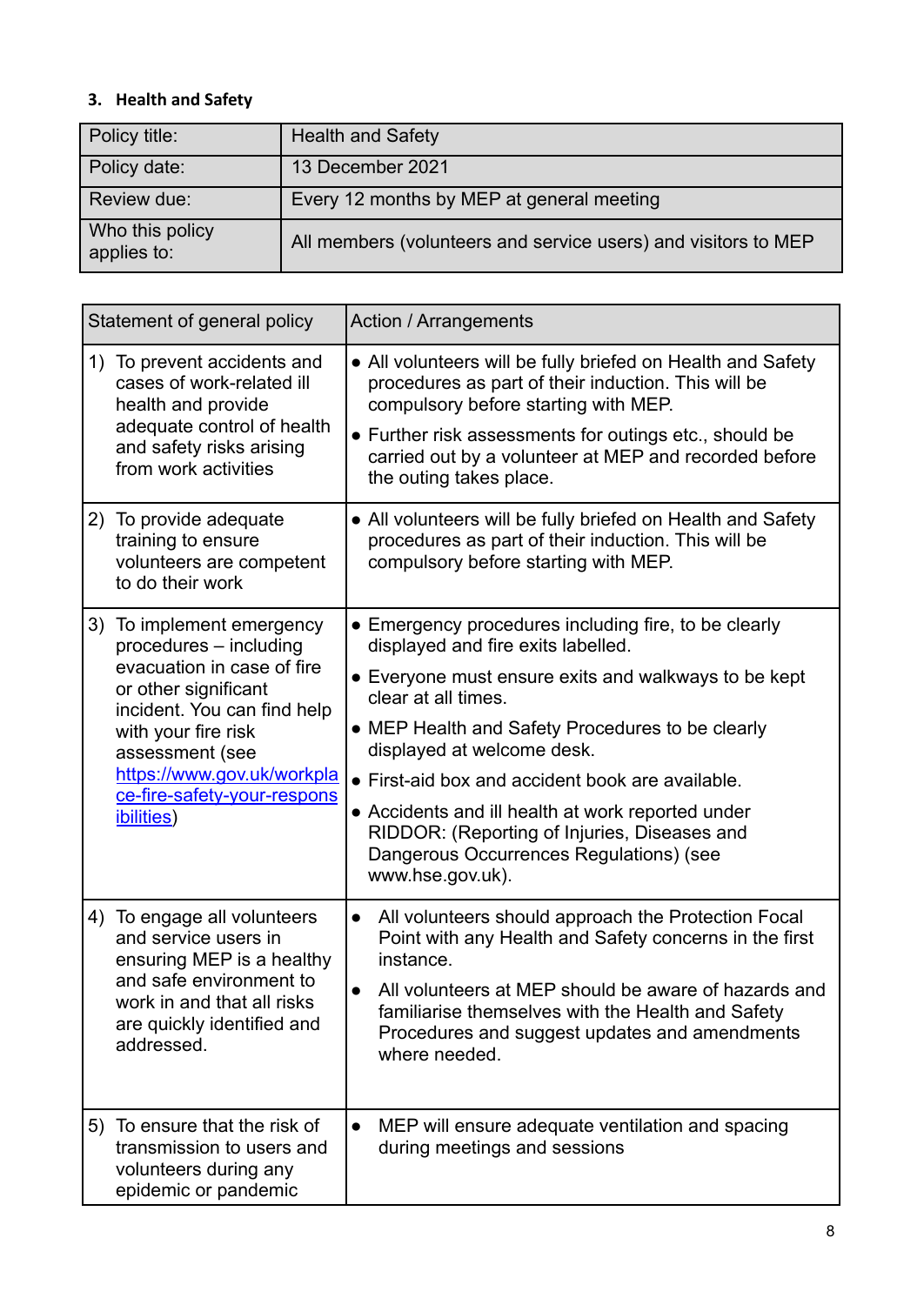| Statement of general policy |                                                                                                                                                                                                  | Action / Arrangements                                                                                                                                                                                                               |
|-----------------------------|--------------------------------------------------------------------------------------------------------------------------------------------------------------------------------------------------|-------------------------------------------------------------------------------------------------------------------------------------------------------------------------------------------------------------------------------------|
|                             | (including Covid 19), is<br>minimised                                                                                                                                                            | All volunteers will wash their hands and wear masks on<br>entry to MEP and wear visors provided during lessons<br>Volunteers will ask users to sanitize their hands and<br>wear a mask or visor where possible                      |
|                             |                                                                                                                                                                                                  |                                                                                                                                                                                                                                     |
| 6)                          | To minimize the risk of<br>$\bullet$<br>volunteers and users<br>becoming infected with any<br>epidemic or pandemic<br>disease, including Covid<br>19, which is current at any<br>particular time | All volunteers are required to be fully vaccinated in<br>accordance with Government recommendations unless<br>they are unable to for medical reasons                                                                                |
|                             |                                                                                                                                                                                                  | Users are not required to be vaccinated but volunteers<br>will make every effort to make available to them<br>up-to-date Government guidance and information<br>through such means as will enable them to make<br>informed choices. |
|                             |                                                                                                                                                                                                  | Volunteers will update users on any significant<br>changes to NHS recommendations as and when<br>needed                                                                                                                             |

## **3.1. Risk Assessment and Health and Safety Procedures**

#### **Fire**

- All new volunteers should familiarise themselves with fire exits and the whereabouts and operation of fire extinguishers at the induction.
- To ensure swift evacuation a clear walkway must be maintained through the centre of the building.
- Do not attempt to tackle a fire yourself
- If you discover a fire, shout "FIRE!" to alert others in the building and if possible activate the fire alarm via the nearest call point. You will need to call 999 and ask for the fire brigade.
- Evacuate the building

#### **Aggressive visitors**

- Volunteers need to make sure that there is someone on the welcome desk to meet visitors. If you are having trouble with someone who wants to come in, close the door and ask another volunteer to come and help you.
- If you have any difficulties with anyone at MEP, stay calm and get someone else's attention.
- If you feel that there is a genuine threat from the visitor either to themselves, or anyone else on the premises call the police.

#### **Broken equipment and new hazards**

- All volunteers at MEP need to be aware of hazards such as trailing cables, loose carpets, obstructions, broken kettles, broken glass, etc.
- If you become aware of a hazard you should attempt to rectify the problem if you feel you can do so safely, otherwise it should be reported to the Protection Focal Point.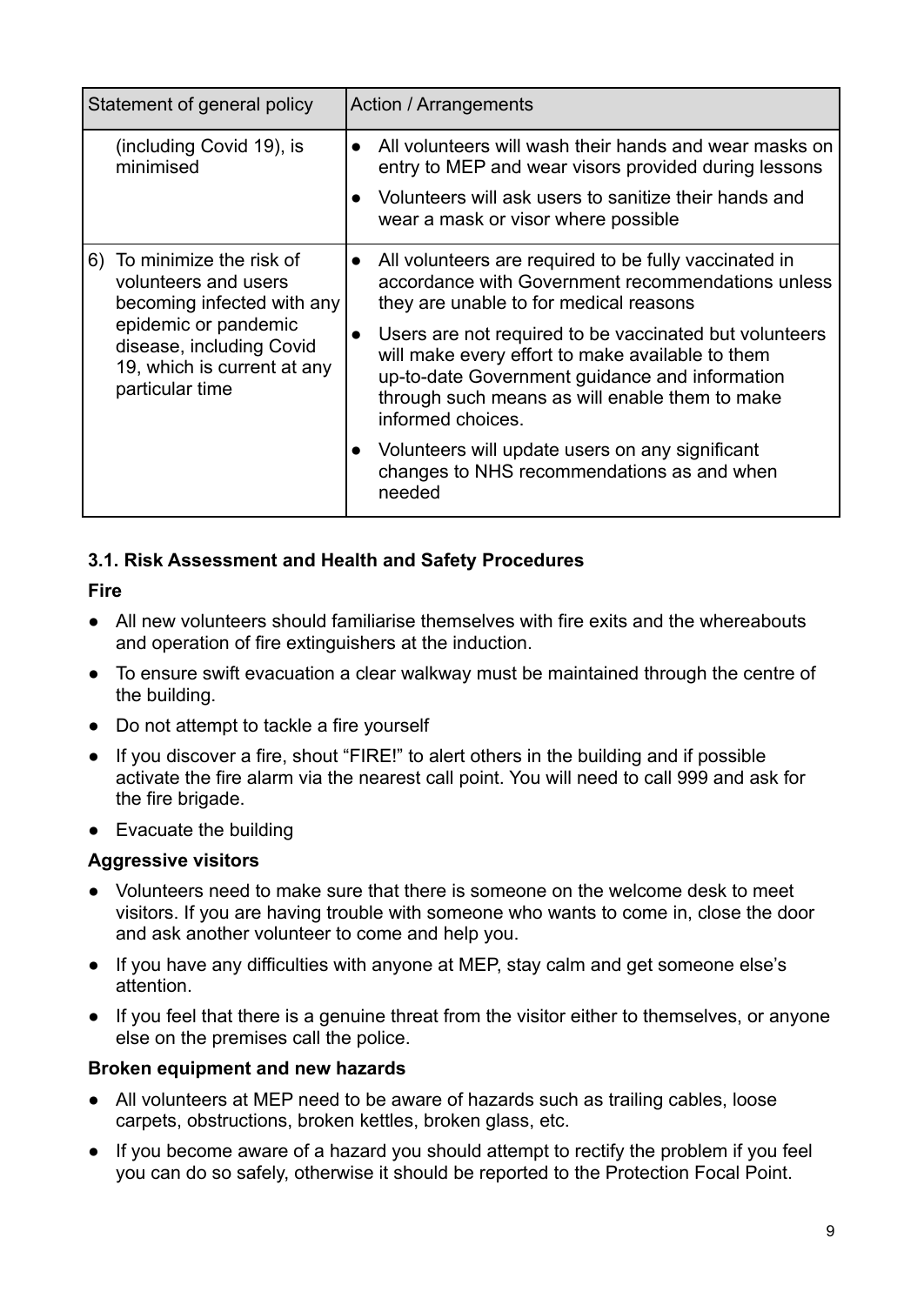### **Lone Working**

● As a rule there should always be at least two people in the building. However where it is unavoidable the individual in question should notify another volunteer that they will be working alone including dates and times. They should also ensure they keep the main door locked and their mobile phone on their person at all times.

## **Accidents**

- All accidents, injuries, and cases of ill-health requiring attention must be written in the accident book. Even if it's just a cut requiring a plaster!
- Under RIDDOR 2013, (Reporting of Injuries, Diseases, and Dangerous Occurrences Regulations) certain injuries and occurrences should be recorded and reported to the Health and Safety Executive (HSE). <http://www.hse.gov.uk/riddor/index.htm>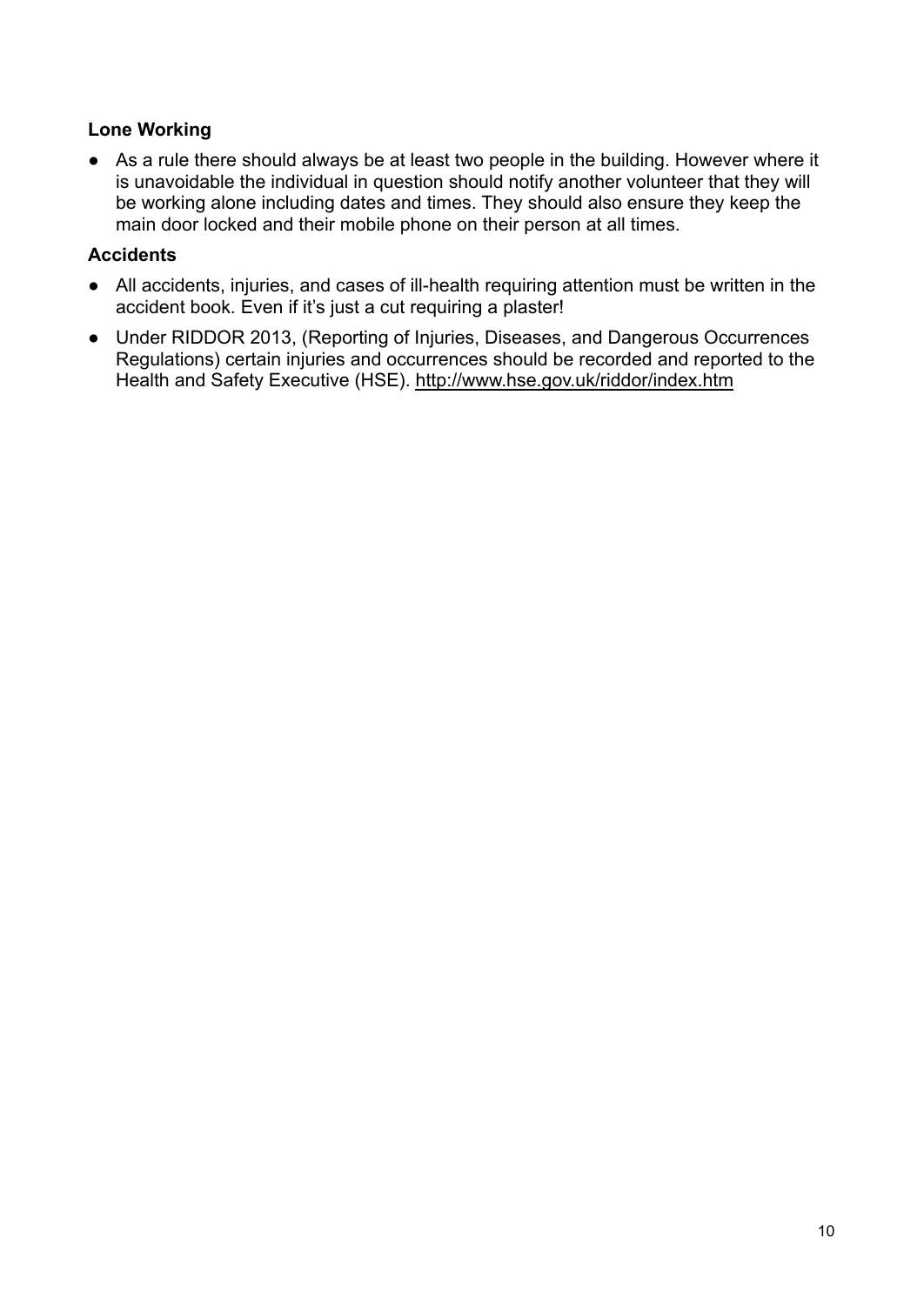## **4. Confidentiality and Whistleblowing**

| Policy title:                  | <b>Confidentiality and Whistleblowing</b>                      |
|--------------------------------|----------------------------------------------------------------|
| Policy date:                   | 13 December 2021                                               |
| Review due:                    | Every 12 months by MEP at general meeting                      |
| Who this policy<br>applies to: | All members (volunteers and service users) and visitors to MEP |

| Statement of general policy -<br>Confidentiality                                                                                                                                              | Action                                                                                                                                                                                         |  |  |
|-----------------------------------------------------------------------------------------------------------------------------------------------------------------------------------------------|------------------------------------------------------------------------------------------------------------------------------------------------------------------------------------------------|--|--|
| 1) MEP will ensure that any<br>information volunteers share                                                                                                                                   | All personal data, including names, contact<br>1.<br>details, criminal record and DBS checks will be:                                                                                          |  |  |
| with MEP will be treated<br>confidentially.                                                                                                                                                   | a) Stored securely e.g. in a locked cabinet or drawer<br>at the home of a nominated member of MEP or<br>password protected for confidential electronic<br>information including emails.        |  |  |
|                                                                                                                                                                                               | b) Adequate, relevant and not excessive                                                                                                                                                        |  |  |
|                                                                                                                                                                                               | c) Kept for no longer than is necessary                                                                                                                                                        |  |  |
| 2) MEP will ensure that the privacy<br>of service users is protected<br>and that any information they<br>share with MEP is treated<br>confidentially.                                         | All service users will be asked only to disclose<br>1.<br>their first names.                                                                                                                   |  |  |
|                                                                                                                                                                                               | 2. Service users should not be asked to disclose<br>personal information.                                                                                                                      |  |  |
|                                                                                                                                                                                               | 3. If a service user discloses personal information to<br>anyone it will be treated confidentially in line with<br>this policy.                                                                |  |  |
|                                                                                                                                                                                               | 4. Volunteers will be briefed at induction about what<br>constitutes confidentiality, and asked to sign a<br>declaration confirming that they will comply with<br>this confidentiality policy. |  |  |
| 3) Confidentiality may be broken<br>by MEP when:                                                                                                                                              | 1. See Whistleblowing and Child and Vulnerable<br><b>Adult Safeguarding Policy.</b>                                                                                                            |  |  |
| It is deemed that the person to<br>$\bullet$<br>whom the information relates is<br>a risk to themselves (as in a<br>threatened suicide) or others<br>(as in abusive or criminal<br>activity). |                                                                                                                                                                                                |  |  |
| The person to whom the<br>information relates, gives their<br>consent.                                                                                                                        |                                                                                                                                                                                                |  |  |
|                                                                                                                                                                                               |                                                                                                                                                                                                |  |  |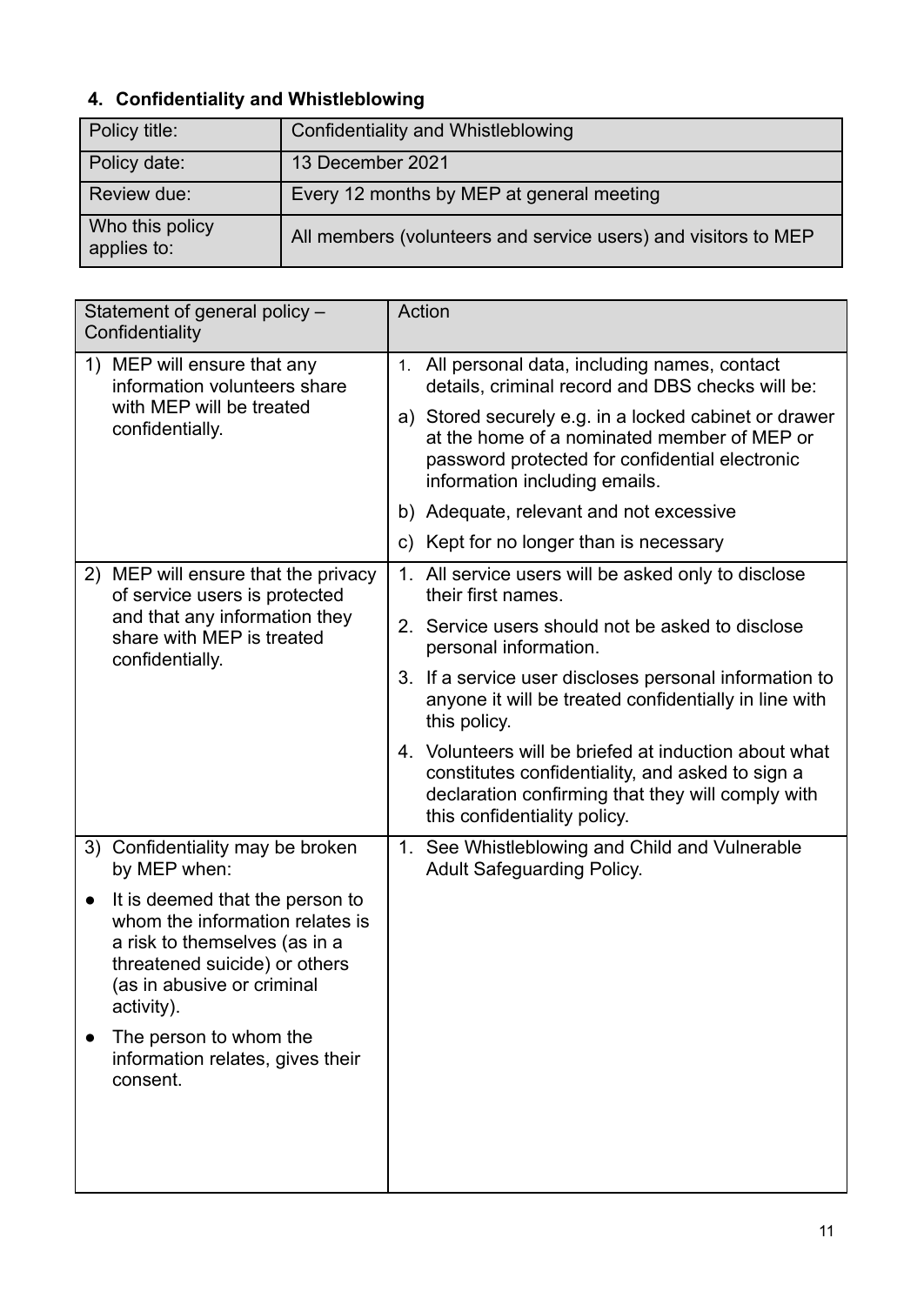| Statement of general policy -<br>Whistleblowing                                                                                                                                                                                                                                                                                      | Action                                                                                                                                                                                                    |  |  |
|--------------------------------------------------------------------------------------------------------------------------------------------------------------------------------------------------------------------------------------------------------------------------------------------------------------------------------------|-----------------------------------------------------------------------------------------------------------------------------------------------------------------------------------------------------------|--|--|
| 1) MEP is committed to the<br>highest standards of openness,<br>probity and accountability. In<br>line with that commitment,<br>MEP upholds the rights of any<br>volunteer, student or service<br>user who has serious concerns<br>about any wrongdoing within<br>the organisation to come<br>forward and express their<br>concerns. | 1.<br>Develop and display a Complaints and<br>Whistleblowing procedure to enable volunteers<br>and service users to share their concerns (see<br>below).                                                  |  |  |
| 2) MEP will ensure that those<br>who raise concerns of<br>suspected serious malpractice<br>are protected from dismissal,<br>victimisation or any other<br>detrimental treatment by MEP,<br>provided they follow this policy.                                                                                                         | 1. Any report of misconduct must be made<br>confidentially and in line with this policy.<br>2. Records must be kept confidentially<br>Information will only be shared on a "need to know<br>3.<br>basis". |  |  |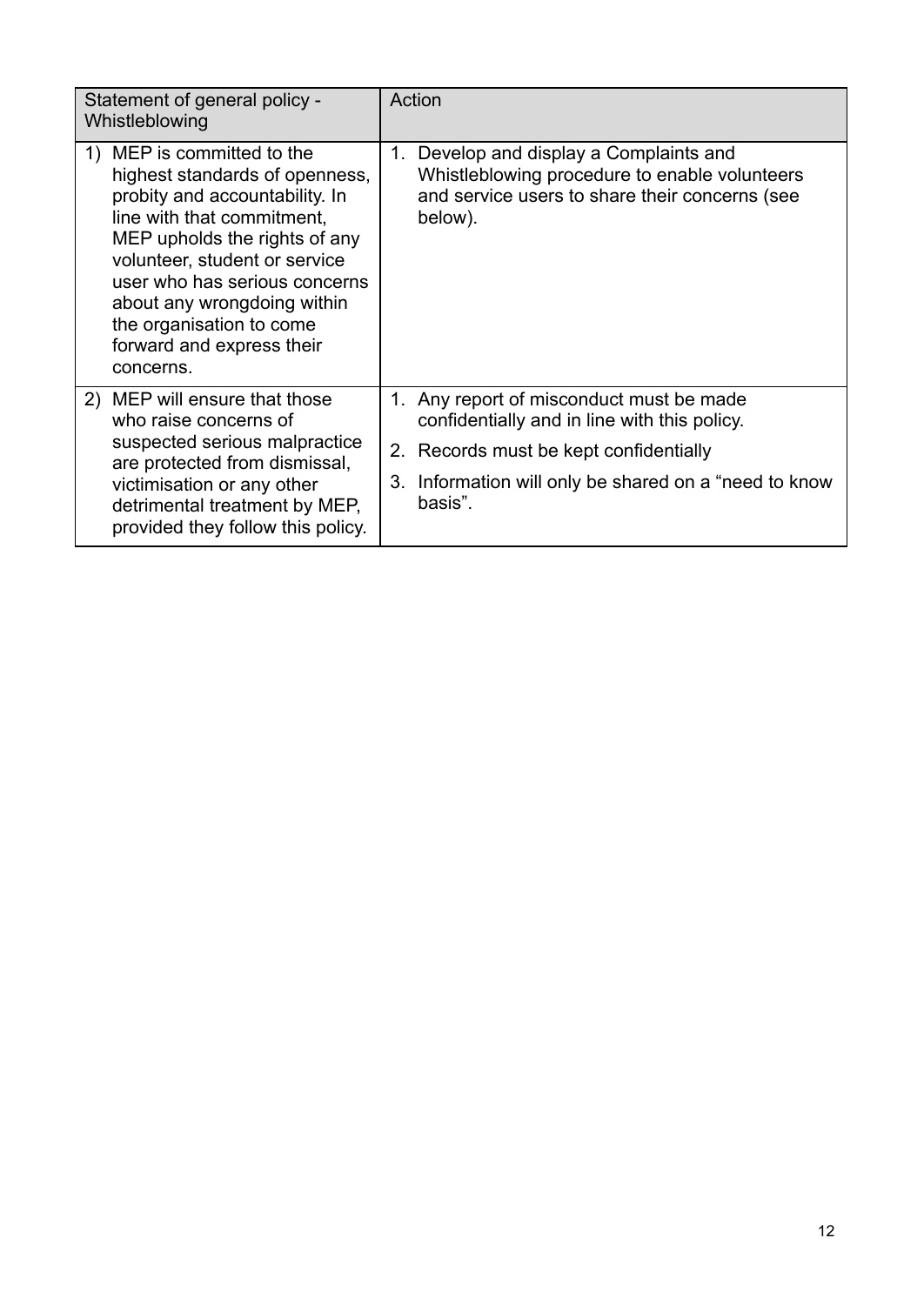## **4.1. Complaints and Whistleblowing Procedure**

- 1. All volunteers, students and service users are encouraged to report in good faith (that is, without malice):
	- a. any problems they may be experiencing with another member of MEP which they cannot resolve alone, or
	- b. any genuine concerns or suspicion they have of inappropriate behaviour or malpractice which is happening at MEP or which involves MEP volunteers, service users, associated organisations or visitors. Inappropriate behaviour or malpractice could mean:
		- o criminal and illegal activity (e.g. child abuse, human trafficking, fraud or corruption);
		- o activity which constitutes a danger to health and safety or to the environment;
		- o discrimination, harassment, and bullying;
		- $\circ$  the cover up of any of the things listed above; or any attempt to prevent an individual from raising their concerns.
- 2. Concerns may be raised orally or in writing and should include full details and, if possible, supporting evidence.
- 3. Concerns should be reported to:
	- a. the Protection Focal Point, or;
	- b. a member of MEP's management committee if you feel unable to raise your concern through the Protection Focal Point;
	- c. police and/or social services in the case of allegations of violence, abuse, illegal or criminal activity (see Annex 4 contacts below).
- 4. The Protection Focal Point or Management Committee must:
	- a. Ensure this procedure is explained to the person making the complaint and that they are fully aware of what will happen next and their rights.
	- b. Ensure that any person who, in good faith, raises concerns in line with this policy is protected from victimisation and other detrimental treatment.
	- c. Ensure that any person accused of alleged of inappropriate behaviour is fairly treated at all times and where appropriate has the right to put their own account of events forward at the earliest opportunity.
	- d. Base their actions on considerations of safety and well-being of any person implicated by the allegation and assess whether there are any immediate risks to adults or children.
	- e. Keep a record of their decision and the reasons for it whether it is to share information with relevant agencies or not. If sharing information, then record what has been shared, with whom and for what purpose.
	- f. Ensure that the information shared is necessary for the purpose for which they are sharing it, is shared only with those people who need to have it, is accurate and up-to-date, is shared in a timely fashion, and is shared securely (e.g. electronic documents should be password protected. Where appropriate pseudonyms should be used instead of names).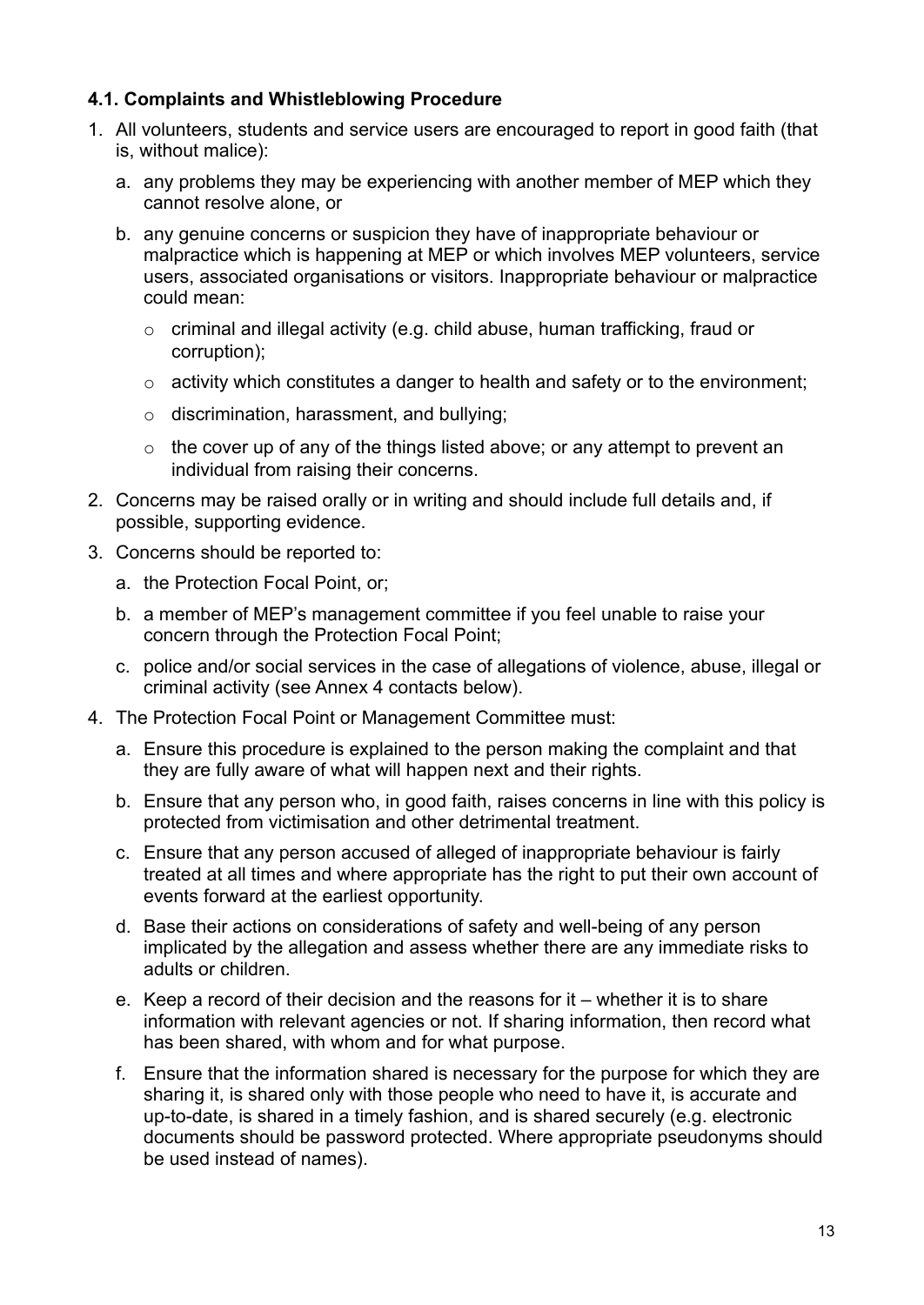- 5. Depending on the type of allegation there are several options available to the group receiving the allegation:
	- a. Contact the relevant agencies for advice and if necessary referral (e.g. to police, adult social services, etc – see Annex 4 contacts below).
	- b. Investigate the allegations thoroughly and fairly and report back with evidence, conclusions and recommendations: For example, internal or external mediation, referral to authorities.
- 6. Confidential material relating to any complaint must be kept in a locked cabinet or draw at the home of a nominated member of the protection group and destroyed after one year if the incident is resolved informally, or handed to the appropriate authorities if it turns into a legal or criminal case.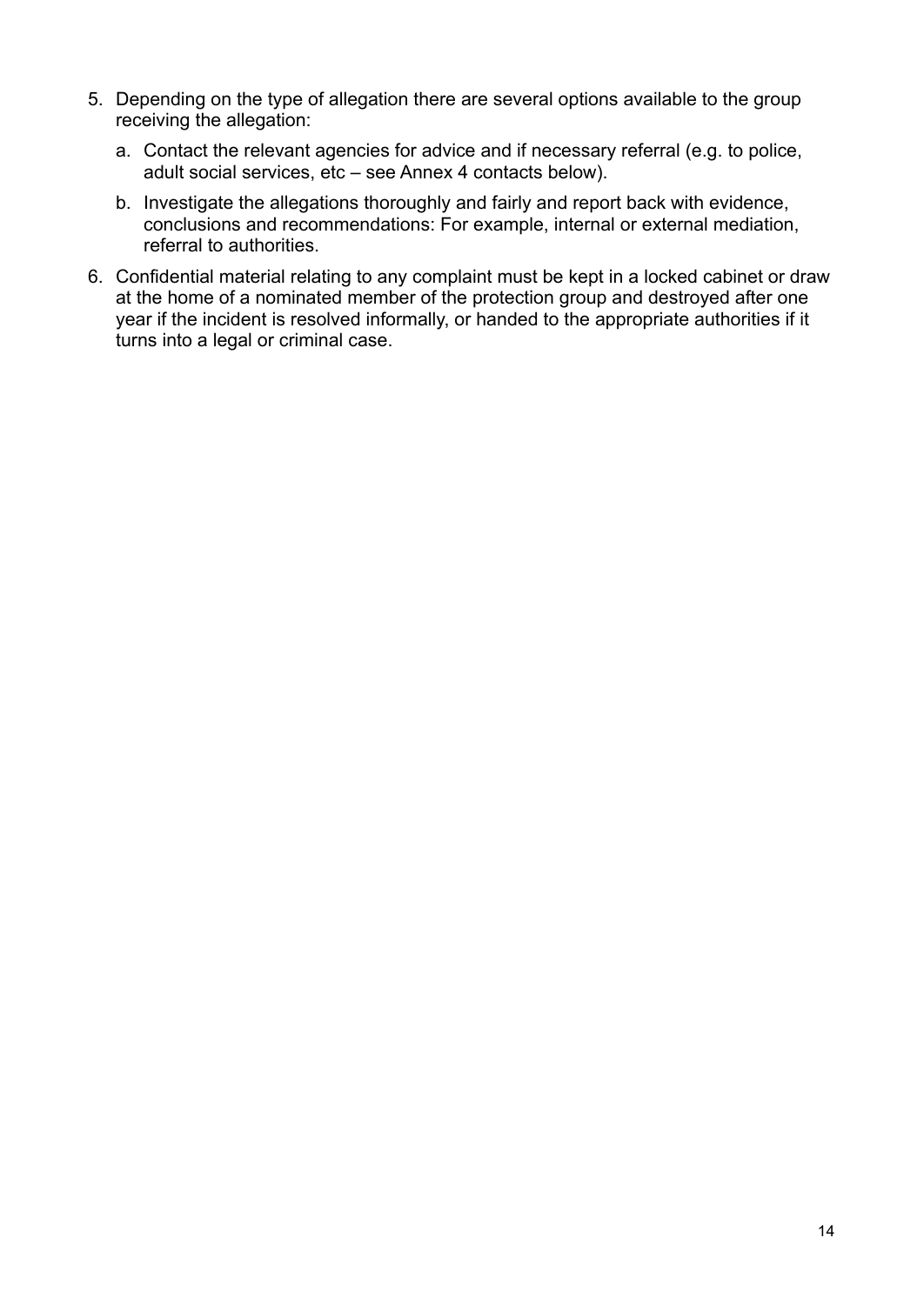# **Annex 1. Safeguarding Incident Form CONFIDENTIAL**

| <b>Name of Protection Focal Point:</b>                |                                                                             |  |  |  |
|-------------------------------------------------------|-----------------------------------------------------------------------------|--|--|--|
| Location:                                             |                                                                             |  |  |  |
| Date and time report received:                        |                                                                             |  |  |  |
| <b>Report given to Protection Focal Point by:</b>     |                                                                             |  |  |  |
| Name (as above):                                      |                                                                             |  |  |  |
| Position/occupation:                                  |                                                                             |  |  |  |
| Address / Contact Information:                        |                                                                             |  |  |  |
|                                                       |                                                                             |  |  |  |
| Relationship to Child:                                |                                                                             |  |  |  |
| Date of suspected incident / incident:                |                                                                             |  |  |  |
| Details of individual who is the subject of concern   |                                                                             |  |  |  |
| Name:                                                 | Sex:                                                                        |  |  |  |
| Age:                                                  | Date of birth (if known):                                                   |  |  |  |
| Address/contact information (if known):               |                                                                             |  |  |  |
|                                                       |                                                                             |  |  |  |
| Ethnicity:                                            |                                                                             |  |  |  |
| Languages spoken:                                     |                                                                             |  |  |  |
|                                                       | Any other information about the child or the child's family and background: |  |  |  |
|                                                       |                                                                             |  |  |  |
|                                                       |                                                                             |  |  |  |
|                                                       |                                                                             |  |  |  |
|                                                       | Has an allegation been made against someone? YES / NO                       |  |  |  |
|                                                       | If yes, please complete with as much information as is known:               |  |  |  |
| Name (keep real name confidential – use a pseudonym): |                                                                             |  |  |  |
| Sex:                                                  | Age:                                                                        |  |  |  |
| Address/contact information (if known):               |                                                                             |  |  |  |
|                                                       |                                                                             |  |  |  |
| Occupation/employment details:                        |                                                                             |  |  |  |
| Relationship to subject of complaint:                 |                                                                             |  |  |  |
| Current location of alleged perpetrator:              |                                                                             |  |  |  |
| Other Information:                                    |                                                                             |  |  |  |
|                                                       |                                                                             |  |  |  |
|                                                       |                                                                             |  |  |  |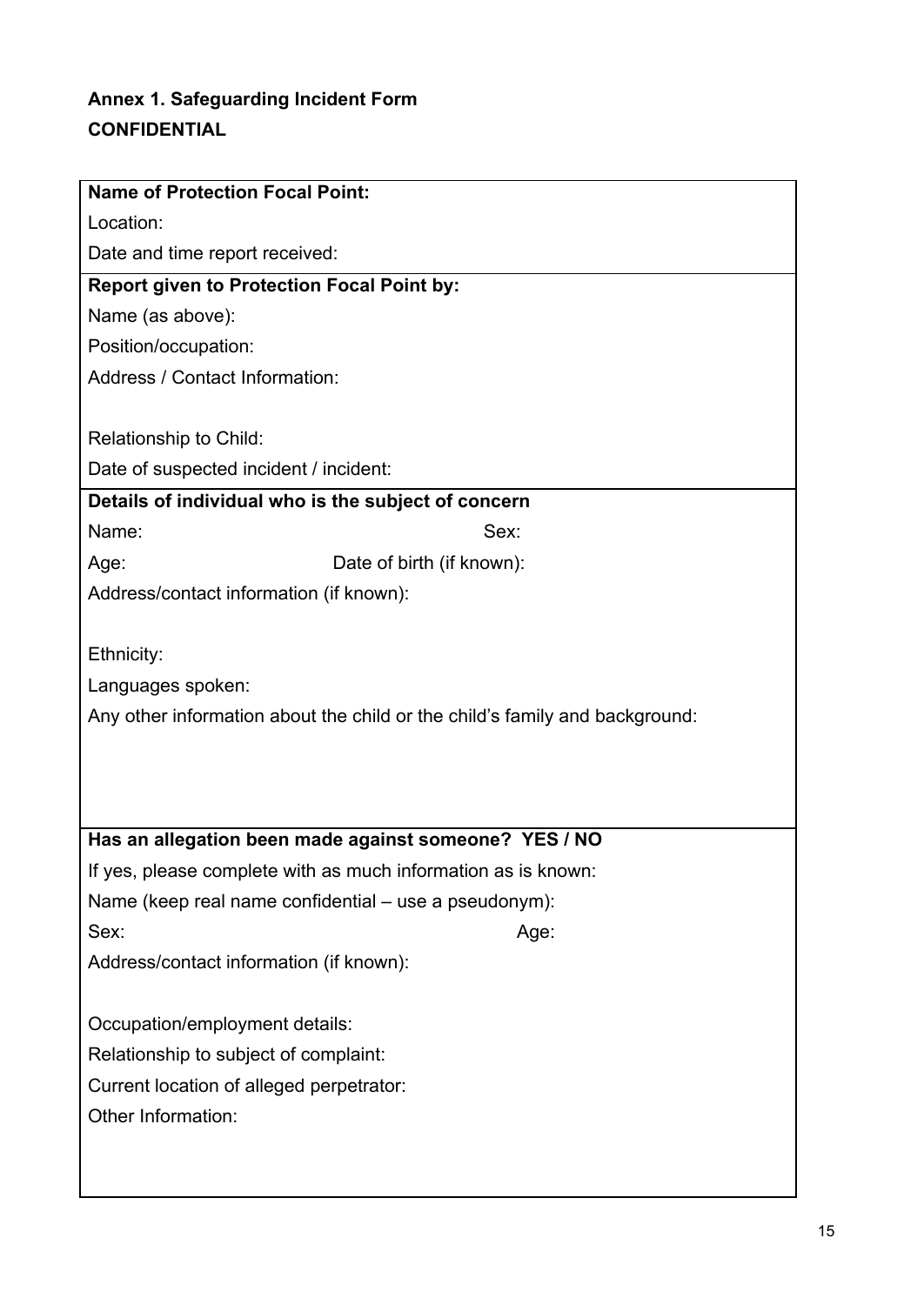| Details of concern/incident: what, who, where when. Describe any sequence of<br>events as they happened if possible:     |  |  |
|--------------------------------------------------------------------------------------------------------------------------|--|--|
|                                                                                                                          |  |  |
|                                                                                                                          |  |  |
|                                                                                                                          |  |  |
|                                                                                                                          |  |  |
|                                                                                                                          |  |  |
|                                                                                                                          |  |  |
| Who else knows about the concern/incident?                                                                               |  |  |
| a) authorities (give names, positions and contact details where possible)                                                |  |  |
| b) family members and or other individuals including MEP volunteers (give<br>full names and contact details if possible) |  |  |
|                                                                                                                          |  |  |
| Actions taken and/or analysis by Protection Focal Point                                                                  |  |  |
|                                                                                                                          |  |  |
| Decision(s) made by the Protection Focal Point for further action                                                        |  |  |
|                                                                                                                          |  |  |
| Referral details if applicable (including nature of referral, person or<br>organisation referred to and date):           |  |  |
|                                                                                                                          |  |  |
| Signed off by (name and signature of the Protection Focal Point):                                                        |  |  |
| Date:                                                                                                                    |  |  |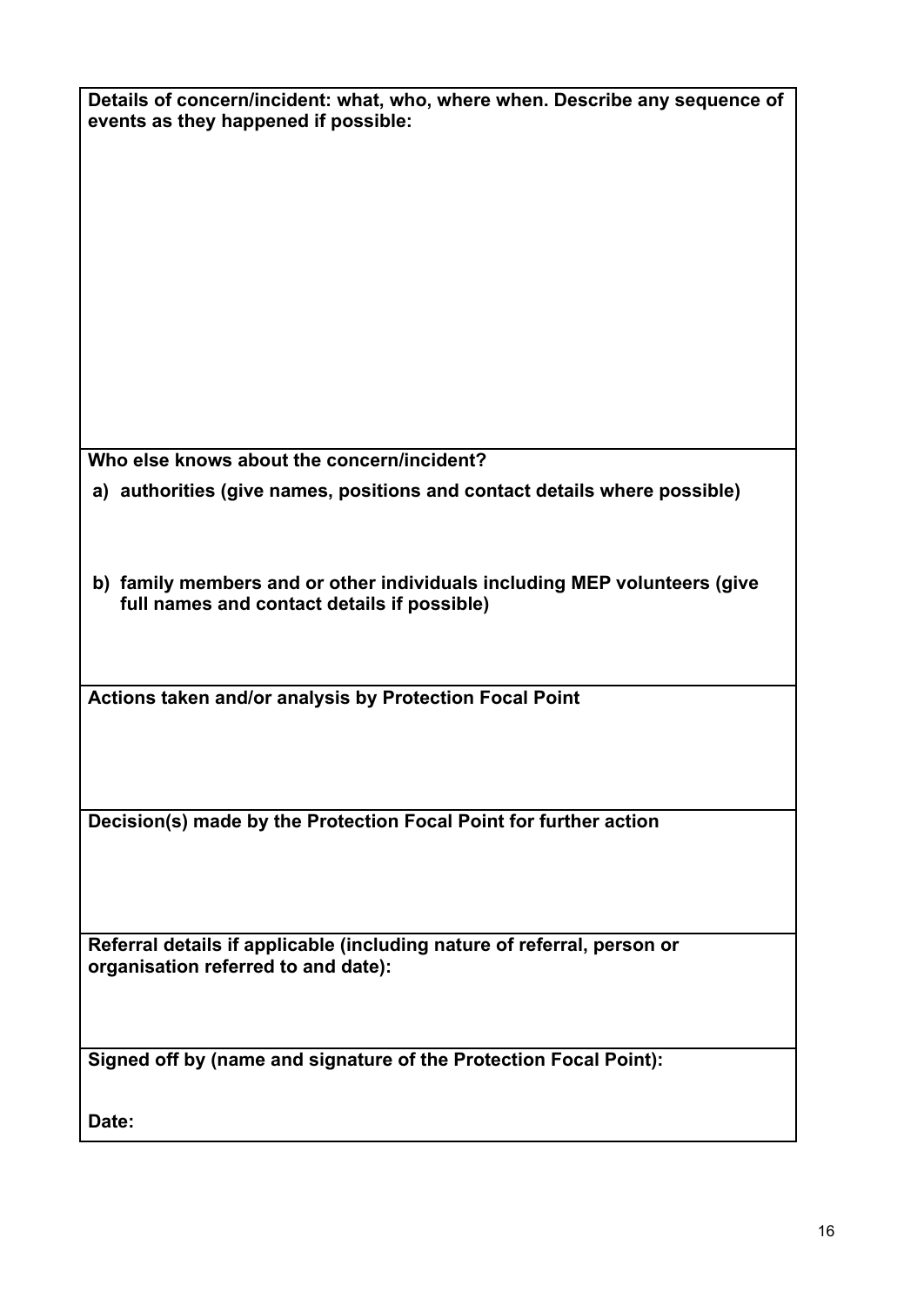## **Annex 2. Photography and Video Consent Form**

It is MEP's policy that when we are planning to use an image of an adult or child (photograph or video) for MEP materials, consent must be obtained from the adult or child's parent or legal guardian. The purpose of this form is:

- To provide information for the person giving consent so they can make an informed decision.
- To be clear about how images will be used and what the consent applies to.

Note: A child (anyone under the age of 18 years) can give their own consent if they are old enough to understand. However, a parent or legal guardian must also sign the form on their behalf (see below).

#### **Declaration of Consent**

1. I, (insert name) …………………………………………………………. give MEP permission to use any photographs or videos shot during MEP activities which contain my image, for any purposes in relation to MEP's work. These could include: the right to use them in any advertisements and other publicity materials, direct mail, books, newspapers, magazine articles, television programmes and internet publications throughout the world. If there are other reasons please explain here:

……………………………………………………………………………………………………

I understand that I do not have any rights of ownership or other claim over the images.

- 2. I understand that if I wish the image to be identified with a false name I will specify below.
- 3. I understand that MEP will keep all the images and use them for such period as it considers appropriate, and may move them into its image archive once they are no longer needed.
- 4. I wish for the image to be identified with a false name YES/NO (delete as applicable)

Signed ………………………………………………… Date ……………………………..

To be signed by a parent / guardian if this consent relates to a child (anyone under 18 years old):

I, (insert name) ……………………………………… the parent(s)/guardian(s) of:

(insert child's name) …………………………………………………….. hereby give MEP permission to use any photographs or videos shot during MEP activities which contain my child's image, for any purposes in relation to MEP's work as described above and understand points 1 -5 above.

Signed ………………………………………………… Date ……………………………..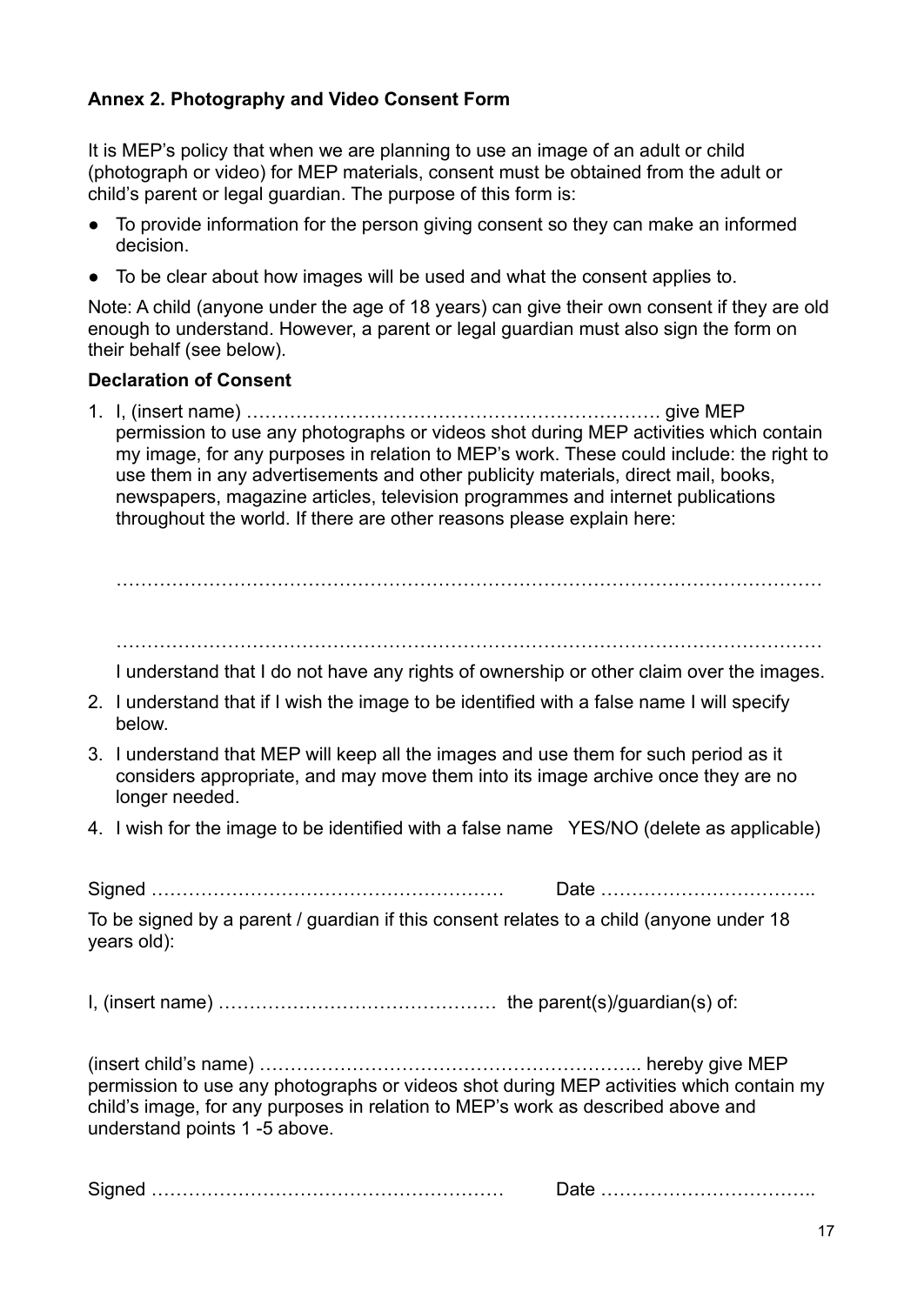## **Annex 3. Training Courses for Volunteers**

Volunteers are encouraged to attend training (mostly free) in areas such as health and safety, child protection and first aid. Any volunteers that attend training (or have already done so) are asked to let MEP know so we can keep a record of who has experience in particular areas. If you wish to attend one of these trainings on behalf of MEP, please contact the MEP admin at [mepbrighton@googlegroups.com](mailto:mepbrighton@googlegroups.com)

| <b>Course</b>                                           | <b>Provider</b>             | <b>Contact</b>                                                                                    |
|---------------------------------------------------------|-----------------------------|---------------------------------------------------------------------------------------------------|
| Introduction to<br>Safeguarding and Child<br>Protection | Safety Net                  | https://www.safety-net.org.uk/                                                                    |
| <b>First Aid</b>                                        | <b>British Red</b><br>Cross | https://www.redcrossfirstaidtraining.co.<br>uk/where-we-train/                                    |
| Health and Safety at<br><b>Work</b>                     | <b>IOSH</b>                 | http://www.iosh.co.uk/Training.aspx                                                               |
| First aid for the public                                | <b>British Red</b><br>Cross | http://www.redcrossfirstaidtraining.co.u<br>k/Courses/First-aid-public-courses.asp<br>x           |
| <b>Fire Marshall Courses</b>                            | St John's<br>Ambulance      | https://www.safety-net.org.uk/                                                                    |
| Food Hygiene - level 1<br>and 2                         |                             | https://www.brighton-hove.gov.uk/busin<br>ess-and-trade/food-safety/book-food-s<br>afety-training |